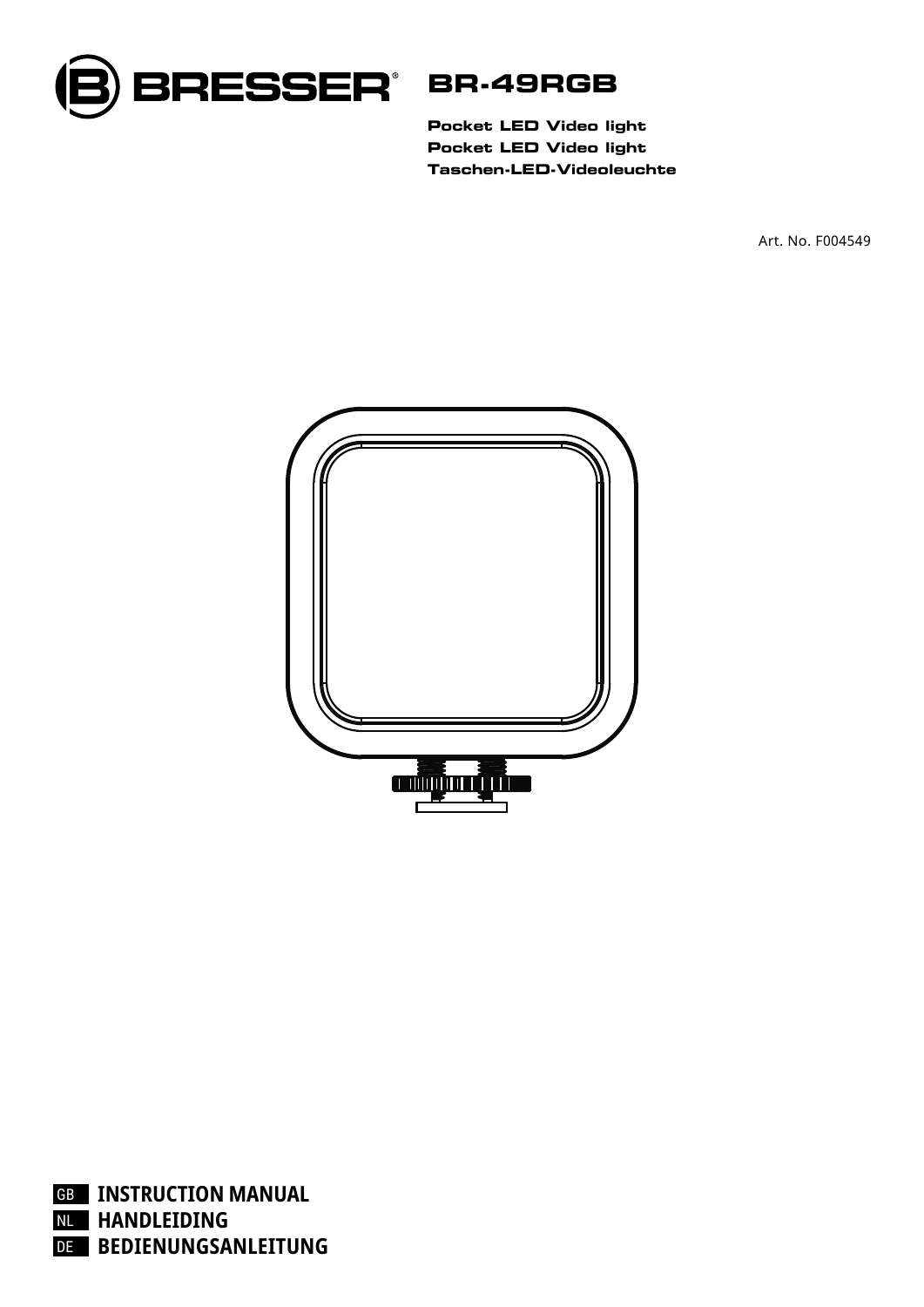DE Besuchen Sie unsere Website über den folgenden QR Code oder Weblink um weitere Informationen zu diesem Produkt oder die verfügbaren Übersetzungen dieser Anleitung zu finden.



EN Visit our website via the following QR Code or web link to find further information on this product or the available translations of these instructions.

FR Si vous souhaitez obtenir plus d'informations concernant ce produit ou rechercher ce mode<br>TR d'emploi en d'autres langues rendez-vous sur notre site Internet en utilisant le code OR ou le lien d'emploi en d'autres langues, rendez-vous sur notre site Internet en utilisant le code QR ou le lien correspondant.

NL Bezoek onze internetpagina via de volgende QR-code of weblink, voor meer informatie over dit<br>NL product of de beschikbare vertalingen van deze gebruiksaanwijzing product of de beschikbare vertalingen van deze gebruiksaanwijzing.



ES ¿Desearía recibir unas instrucciones de uso completas sobre este producto en un idioma determinado? Entonces visite nuestra página web utilizando el siguiente enlace (código QR) para ver las versiones disponibles.

IT Desidera ricevere informazioni esaustive su questo prodotto in una lingua specifica? Venga a visitare il nostro sito Web al seguente link (codice QR Code) per conoscere le versioni disponibili.



**www.bresser.de/PF004549**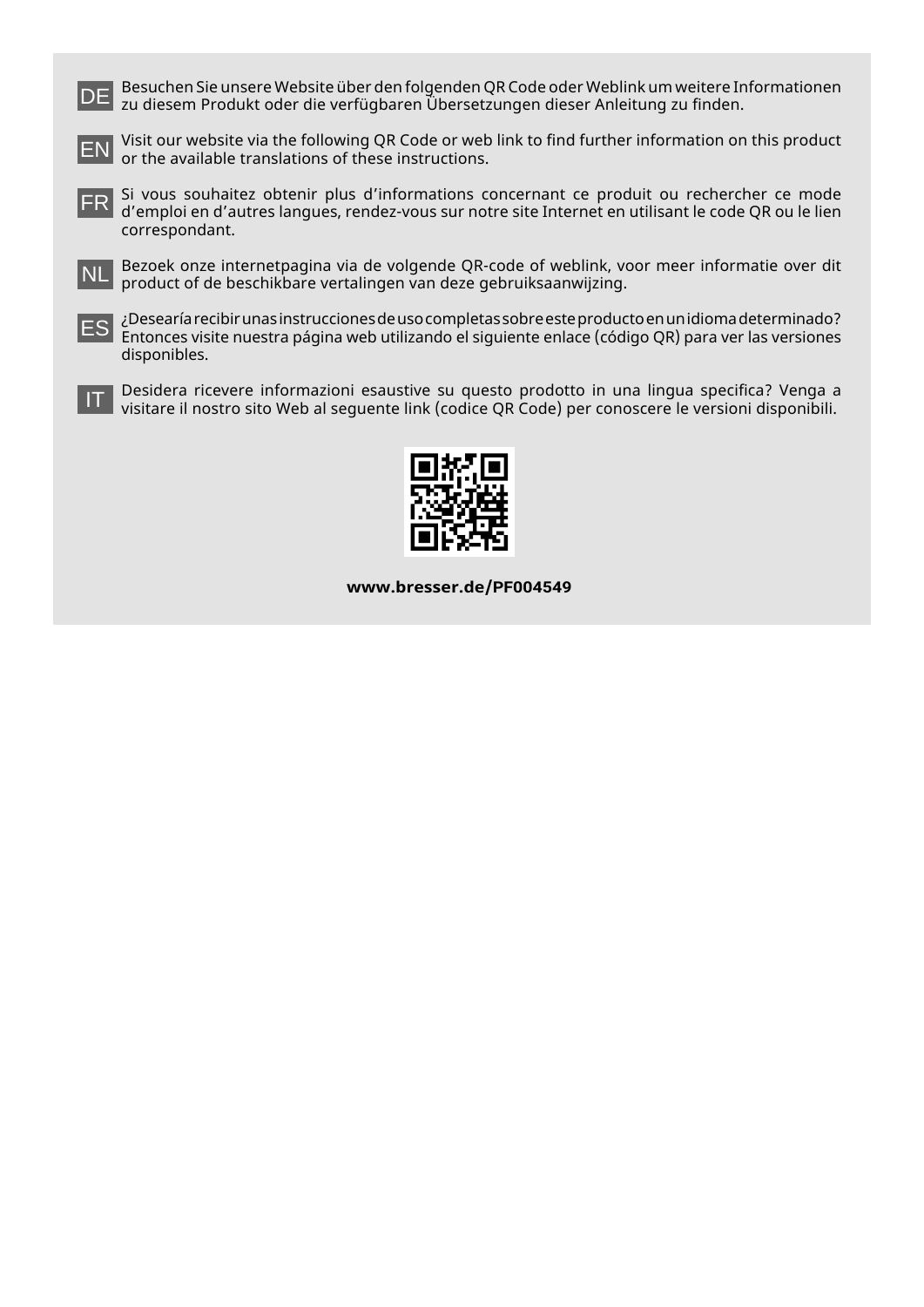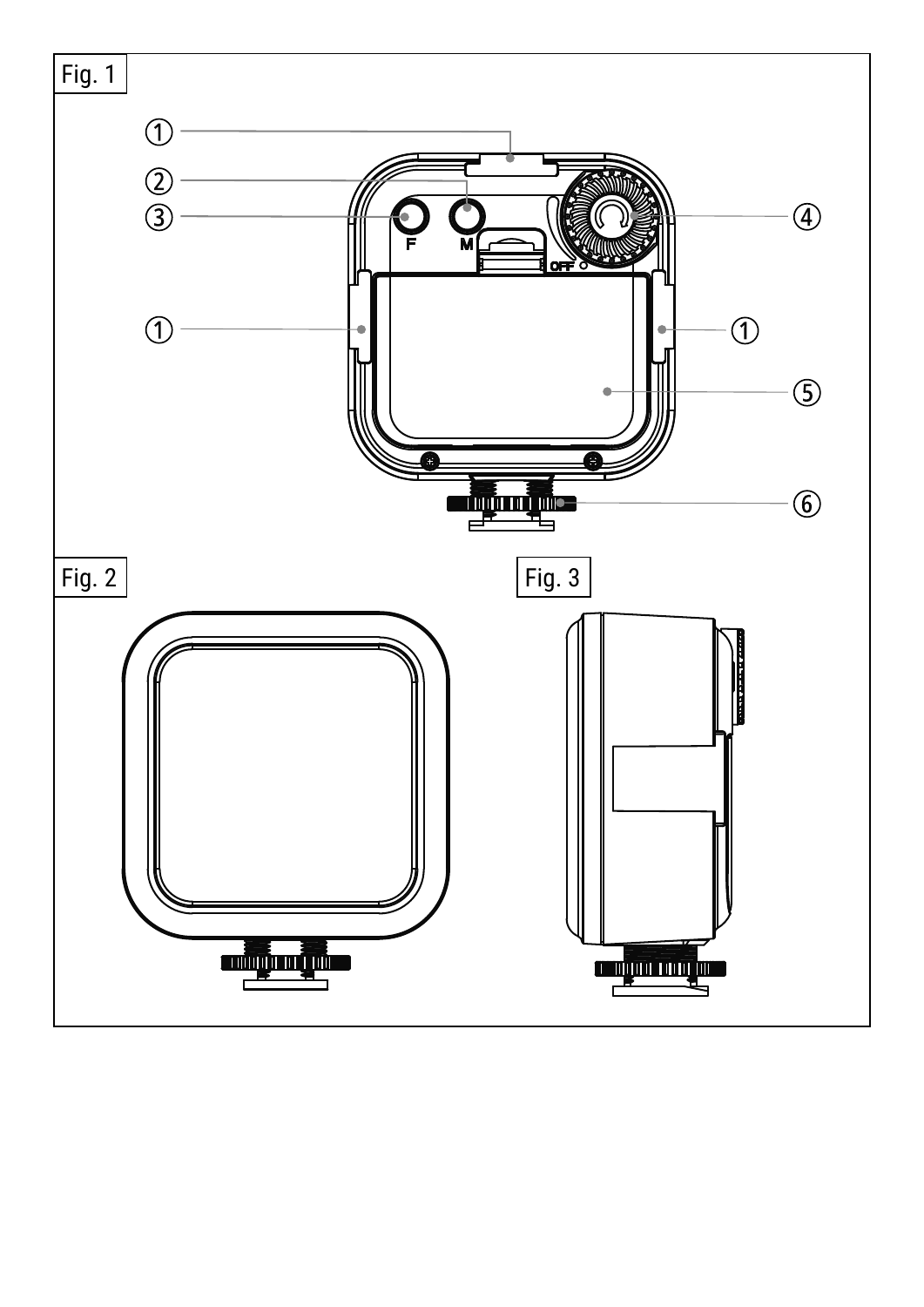# **GENERAL WARNINGS**

#### $\sqrt{1}$  DANGER OF BODILY INJURY!

Do not use in the presence of children or animals. Store out of reach of children and animals.

Never touch parts of the device during operation or before it has cooled down completely (approx. 45 min. after switching off)!

#### **AN RISK OF GLARE!**

Make sure that people and animals do not look into the light. The high luminosity can cause glare to the eyes and afterimages. This impairment of vision can lead to accidents.

#### *AI* RISK OF MATERIAL DAMAGE!

The manufacturer accepts no liability for damage to property caused by improper or insufficiently safe installation!

Only use the recommended batteries<sup>3</sup>.

#### **ZI DANGER OF AN ELECTRIC SHOCK!**

This device contains electronic parts that are powered by a power source (batteries). Only use the device as described in the manual. Otherwise, you run the DANGER of an ELECTRIC SHOCK.

Never attempt to operate a damaged device, or a device with damaged electrical parts! Damaged parts must be replaced immediately by an authorized service agent.

Operate the device only in a completely dry environment and do not touch the device with wet or damp body parts.

#### **FIRE/EXPLOSION HAZARD!**

Always place the device in such a way that it cannot tip over and ensure that it is stored in a reasonably safe place.

- Keep children and animals away from the device! They could knock the device over.
- Do not expose the device to high temperatures. Do not short-circuit the device or dispose of in fire! Excessive heat and improper handling can cause short circuits, fires and even explosions!
- Never cover the ventilation slots or cooling fins of the device during operation or until it has cooled down completely!
- Only use the recommended batteries<sup>3</sup>!

#### **IMPORTANT NOTE!**

Do not disassemble the device! In the event of a defect, please contact your dealer. They will contact the Service Center and can arrange the return of this device for repair if necessary.

Do not subject the device to excessive vibrations.

# **1 PARTS LIST & DELIVERY CONTENT**



### **1.1 PARTS LIST** (Fig. 1-3)

**O** Hot shoe connection <sup>●</sup> Bi-colour/RGB Mode ● Special Lighting Effect Mode @ Power/Dimmer wheel @ Battery compartment **O** Hot shoe

## **1.2 DELIVERY CONTENT** (Fig. 1-3)

Pocket LED video light (1x), instruction manual (1x)

## **2 POWER SUPPLY**

NOTE: This device is powered by 2 pcs. AA Batteries.

## **3 INSTALLING THE BATTERIES**

Open the battery compartment and insert 2 pcs. AA batteries. Please make sure that the + and - polarity is correct. Remove the batteries if you don't use the light for a long time.

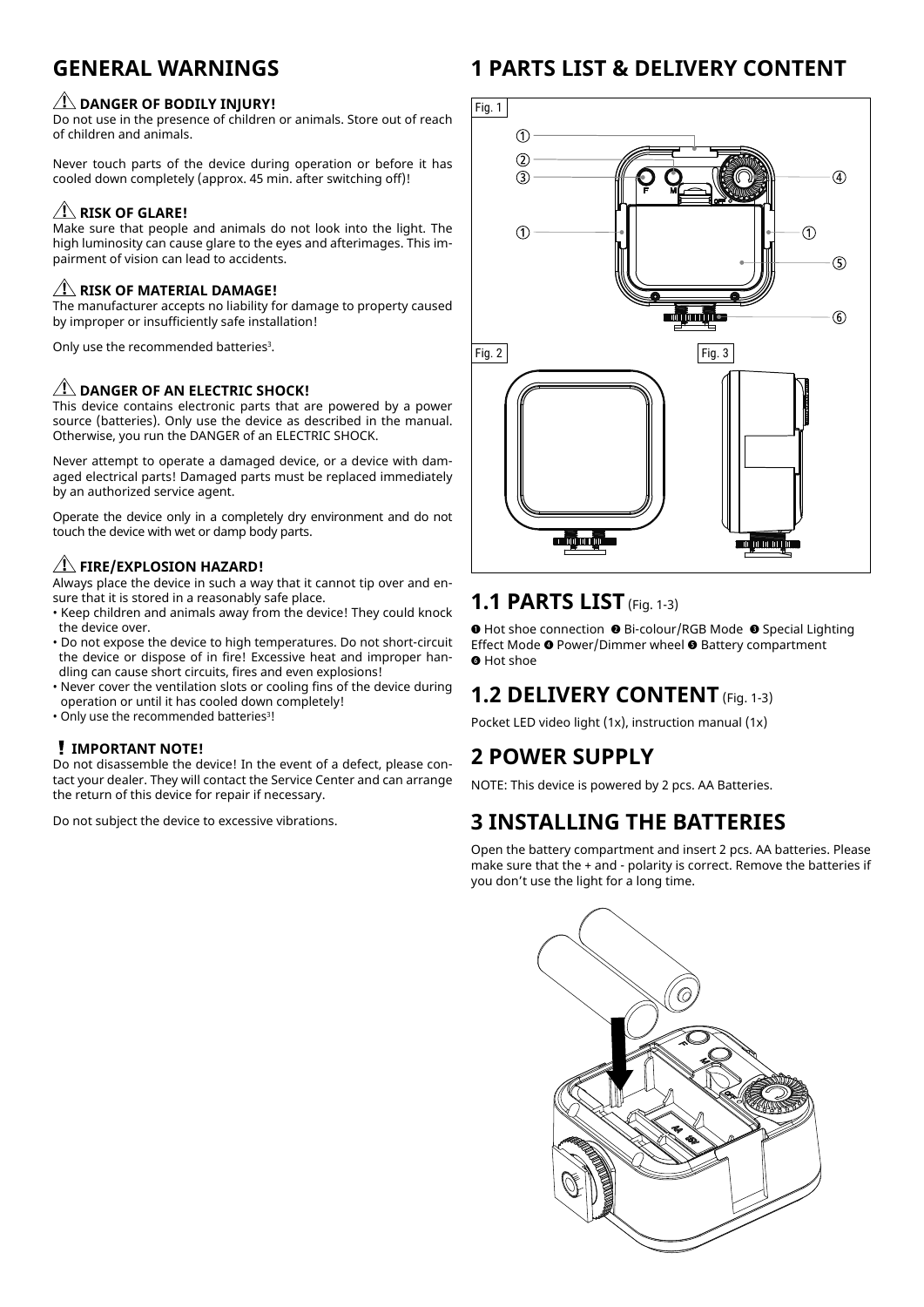# **4 SPECIAL LIGHTING EFFECTS MODE**



Hold the F button for 3 seconds to enter the mode of special effects. In this mode, shortly press F button to change 13 different effects.

F1: Paparazzi F2: Fireworks F3: Bad bulb F4: Thunder flash F5: TV F6: Flicker F7: RGB loop F8: Police car F9: Ambulance F10: Fire engine F11: Party F12: Campfire F13: SOS

### **5 OPERATING AND USING THE DEVICE**

#### **POWER ON/OFF AND DIMMER**



Turn the dimmer clockwise or anticlockwise to switch the unit ON or 4 OFF.

Turn the dimmer to change the brightness from 0 - 100%.

#### 2 **SELECTING RGB COLORS ADJUSTING THE COLOR TEMPERATURE AND**

 $(2)$ 

Long press the M button to switch between the mode of bi color and RGB color. In the mode of bi-color, there are 8 steps to change the color temperature from 3000-6500K.

3 Long press the M button to switch to the RGB color mode. different colors. In the mode of RGB color, shortly press the M button to change 12

### **DISPOSAL**



 $\sum$  Dispose of the packaging materials by type. Contact your local waste-disposal service or environmental authority for informa- $\mathbb{H}$  N waste-cusposed Jermin and  $\mathbb{H}$  tion on the proper disposal.

Do not dispose of electronic devices in the household garbage! According to the European Directive 2002/96/EU on Waste **Electrical and Electronic Equipment and its transposition into** national law, used electrical equipment must be collected separately and recycled in an environmentally sound manner.

Observe the current legal regulations when disposing of the device! Information on proper disposal can be obtained from municipal waste disposal service providers or the Environmental Agency.

# **CLEANING**

Before cleaning the device, disconnect it from the power supply (remove plug or remove batteries)!

Only use a dry cloth to clean the exterior of the device. To avoid damaging the electronics, do not use any cleaning fluid.

Protect the device from dust and moisture. Store it in the supplied bag or transportation packaging. The batteries should be removed from the unit if it has not been used for a long time.

# **EC DECLARATION OF CONFORMITY**

A "Declaration of conformity" in accordance with the applicable directives and corresponding standards has been prepared by Bresser GmbH. This can be viewed at any time upon request at www.bresser.de/download/F004549/CE/F004549\_CE.pdf

# **UKCA DECLARATION OF CONFORMITY**

 $\mathbf{u}$  A "Declaration of conformity" in accordance with the applicable directives and corresponding standards has been prepared by Bresser GmbH. This can be viewed at any time upon request at www.bresser.de/download/F004549/UKCA/F004549\_UKCA.pdf

### **TECHNICAL DATA**

| Model                     | 49RGB                                              |
|---------------------------|----------------------------------------------------|
| Art. No.                  | F004549                                            |
| Type                      | LED video light                                    |
| <b>LED illuminant</b>     | White $(16 pcs) + Warm (16 pcs)$<br>+ RGB (16 pcs) |
| Max. Power                | 3W <sup>2</sup>                                    |
| <b>Luminous flux</b>      | 300LM                                              |
| Colour temperature        | 3000 - 6500K                                       |
| <b>RGB Colours</b>        | 12                                                 |
| Light dimming             | 0% to 100%                                         |
| Battery type <sup>3</sup> | 2 pcs. AA                                          |
| Voltage                   | 3V                                                 |
| <b>Dimensions</b>         | 68x80x35 mm                                        |

'The LEDs have a long lifetime and are not replaceable due to technical reasons.<br><sup>-</sup>The power of an LED lighting is higher than that of conventional halogen lights. Therefore,<br>\_LED's have a lower wattage than comparable l

### **GUARANTEE**

The regular warranty period is 5 years and begins on the day of purchase. You can consult the full guarantee terms as well as information on extending the guarantee period and details of our services at www.bresser.de/warranty\_terms.



**www.bresser.de/warranty\_terms**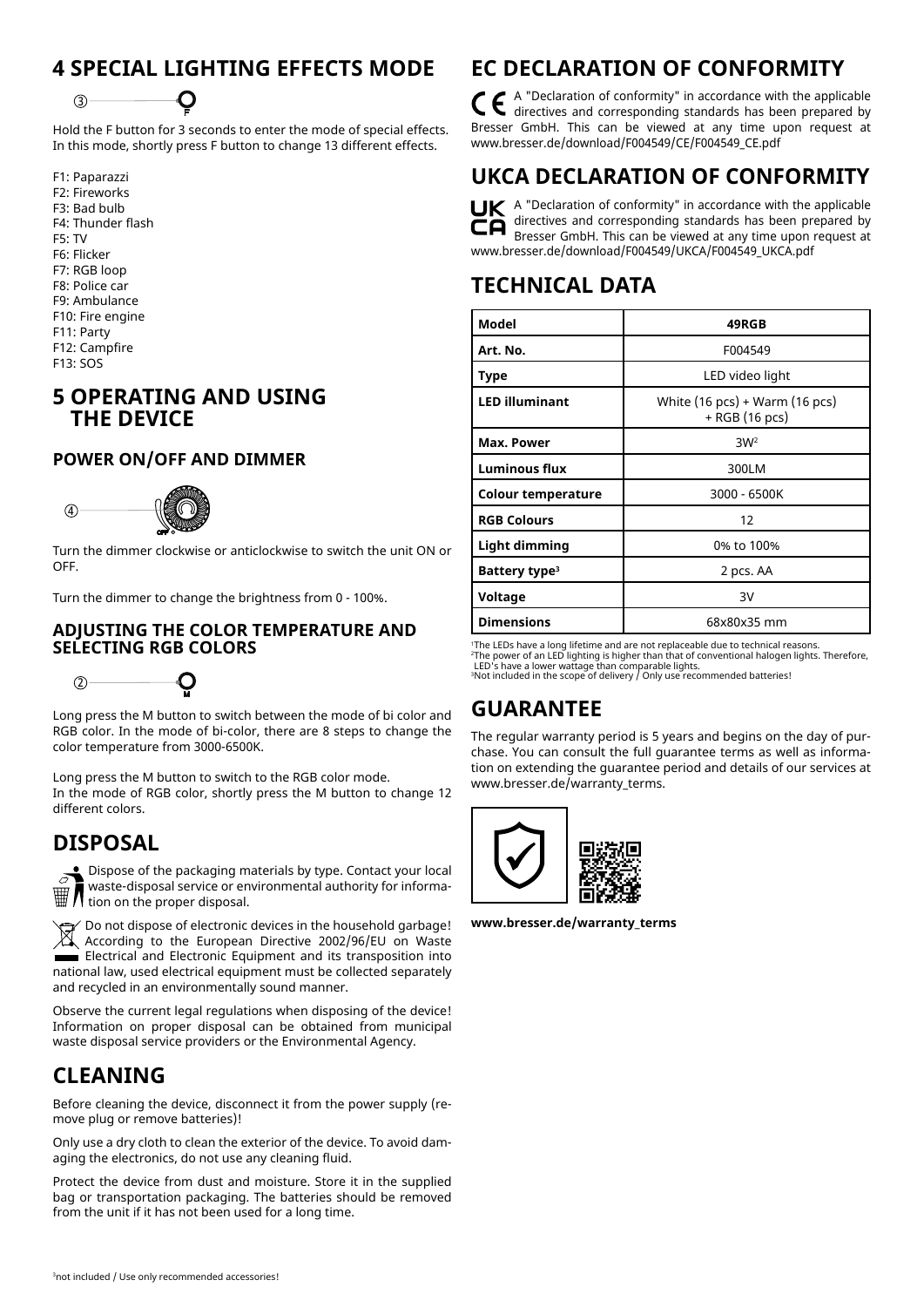# **ALGEMENE WAARSCHUWINGEN**

#### **GEVAAR OP LICHAMELIJK LETSEL!**

Niet gebruiken in de aanwezigheid van kinderen of dieren. Bewaren buiten het bereik van kinderen en dieren.

Raak nooit onderdelen van het apparaat aan tijdens bedrijf of voordat het volledig is afgekoeld (ca. 45 min. na uitschakelen)!

#### **AND RISICO OP VERBLINDING!**

Zorg ervoor dat mensen en dieren niet in het licht kijken. De hoge lichtsterkte kan verblinding van de ogen en nabeelden veroorzaken. Deze verslechtering van het gezichtsvermogen kan leiden tot ongelukken.

#### **GEVAAR VAN MATERIËLE SCHADE!**

De fabrikant is niet aansprakelijk voor materiële schade die ontstaat door onjuiste of onveilige montage!

Gebruik alleen de aanbevolen batterijen3.

#### **ALL** GEVAAR VAN EEN ELECTRISCHE SCHOK!

Dit toestel bevat elektronische onderdelen die worden gevoed door een krachtbron (batterijen). Gebruik het apparaat alleen zoals beschreven in de handleiding. Anders loopt u het GEVAAR van een ELE-KTRISCHE SCHOK.

Gebruik nooit een beschadigd apparaat of een apparaat met beschadigde elektrische onderdelen! Beschadigde onderdelen moeten onmiddellijk worden vervangen door een geautoriseerde servicemedewerker.

Bedien het apparaat alleen in een volledig droge omgeving en raak het apparaat niet aan met natte of vochtige lichaamsdelen.

#### *A* **BRAND EN EXPLOSIE GEVAAR!**

Plaats het apparaat altijd zo dat het niet kan kantelen en zorg ervoor dat het op een redelijk veilige plaats wordt opgeborgen.

- Houd kinderen en dieren uit de buurt van het apparaat! Je zou het apparaat kunnen omverwerpen.
- Stel het apparaat niet bloot aan hoge temperaturen. Geen kortsluiting veroorzaken of het apparaat in het vuur werpen! Overmatige hitte en onjuist gebruik kunnen kortsluiting, brand en zelfs explosies veroorzaken!
- Bedek nooit de ventilatiesleuven of koelribben van het apparaat tijdens het gebruik of totdat het volledig is afgekoeld!
- Gebruik alleen de aanbevolen batterijen<sup>3</sup> !

#### **BELANGRIJKE OPMERKING!**

Demonteer het apparaat niet! Neem in geval van een defect contact op met uw dealer. Zij nemen contact op met het Service Center en kunnen indien nodig de terugzending van dit apparaat voor reparatie regelen.

Stel het apparaat niet bloot aan overmatige trillingen.

### **1 ONDERDELENLIJST & LEVERINGSINHOUD**



## **1.1 ONDERDELENLIJST** (afb. 1-3)

 $\bullet$  Aansluiting flitsschoen  $\bullet$  Bi-color/RGB-modus  $\bullet$  Modus speciaal lichteffect  $\bullet$  Modus voeding/dimwiel  $\bullet$  Batterijvak **O** Flitsschoen

## **1.2 INHOUD VAN DE LEVERING** (afb. 1-3)

Pocket LED video light (1x), handleiding (1x)

### **2 STROOMVOORZIENING**

OPMERKING: Dit apparaat wordt aangedreven door 2 stuks. 3 x AA-batterijen

### **3 INSTALLEREN VAN DE BATTERIJEN**

Open het batterijvak en plaats 2 stuks. 3 x AA-batterijen Zorg ervoor dat de + en - polariteit juist is. Verwijder de batterijen als u het lampje lange tijd niet gebruikt.

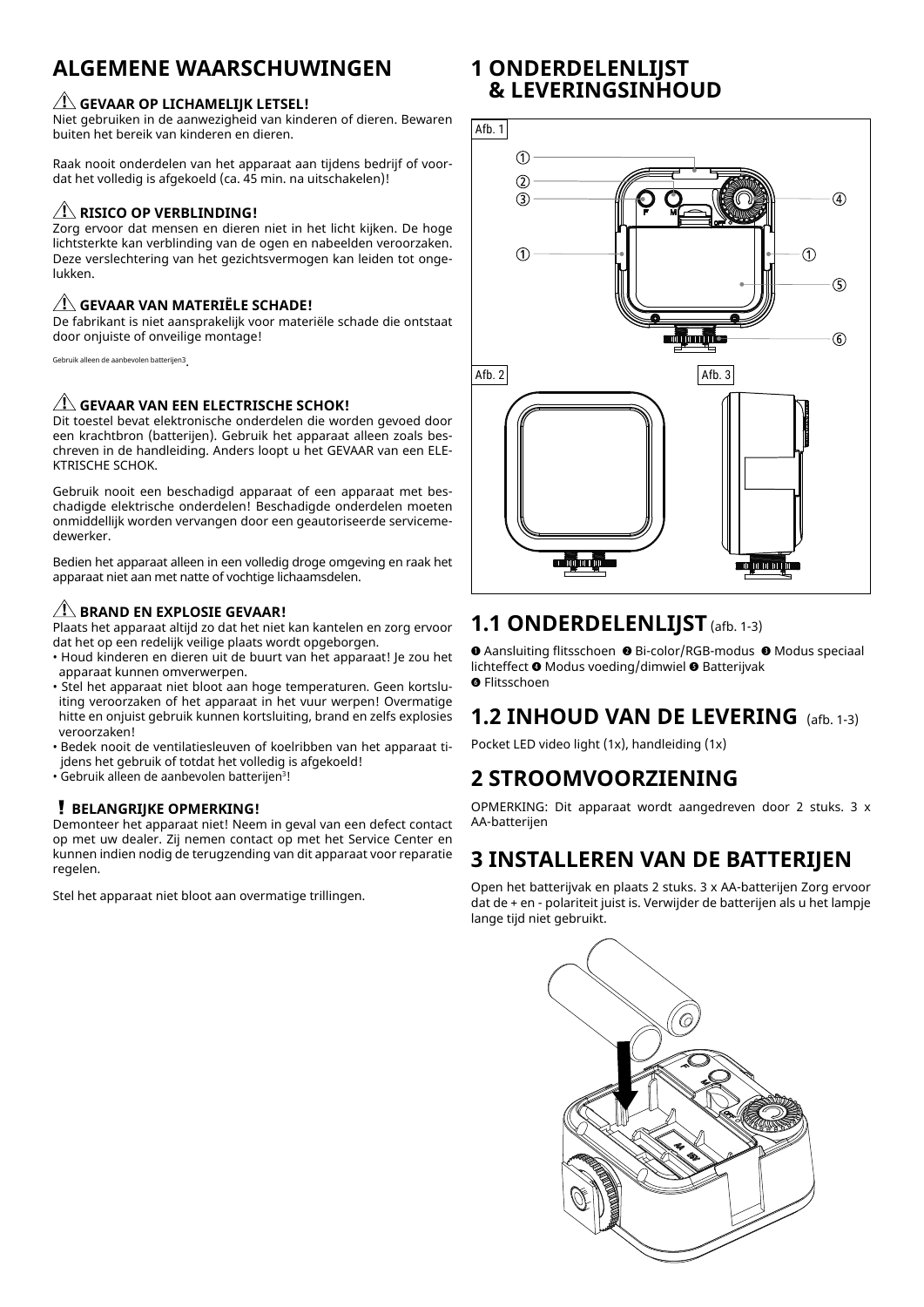### **4 WIJZE VAN SPECIALE VERLICHT-INGSEFFECTEN**



Houd de F-toets 3 seconden ingedrukt om de modus voor speciale effecten binnen te gaan.

In deze modus, druk kort op de F knop om 13 verschillende effecten te veranderen.

F1: Paparazzi F2: Vuurwerk F3: F3: Slechte lamp F4: Thunder flash F2: F5: TV F6: Flikker F7: RGB-lus F8: Politieauto F9: F9: Ambulance F10: Brandweerwagen F11: Party F12: Kampvuur F13: SOS

### **5 BEDIENING EN GEBRUIK VAN HET TOESTEL**

#### **AAN/UIT EN DIMMER**



Draai de dimmer met de klok mee of tegen de klok in om het toestel 4 aan of uit te zetten.

Draai aan de dimmer om de helderheid te veranderen van 0 - 100%.

#### 2 **SELECTEREN VAN RGB-KLEUREN INSTELLEN VAN DE KLEURTEMPERATUUR EN**



Druk lang op de M-toets om over te schakelen tussen de modus bicolor en RGB-kleur. In de modus bi-color zijn er 8 stappen om de kleurtemperatuur te wijzigen van 3000-6500K.

3 Druk lang op de M-toets om over te schakelen naar de RGB-kleurmodus.

3 In de RGB-kleurmodus drukt u kort op de M-toets om 12 verschillende kleuren te kiezen.

## **VERWIJDERING**

 Gooi de verpakkingsmaterialen weg volgens het type materiaal. Neem contact op met uw plaatselijke afvalverwijderingsservice of de milieuautoriteit voor informatie over de juiste verwijdering.

Gooi elektronische apparaten niet bij het huisvuil!

Volgens de Europese richtlijn 2002/96/EU betreffende afgedankte elektrische en elektronische apparatuur en de omzetting daarvan in nationaal recht moet gebruikte elektrische apparatuur gescheiden worden ingezameld en op milieuvriendelijke wijze worden gerecycled.

Neem bij het weggooien van het apparaat de geldende wettelijke voorschriften in acht! Informatie over de juiste verwijdering kan worden verkregen bij gemeentelijke afvalverwijderingsdiensten of het Milieuagentschap.

# **REINIGING**

Voordat u het apparaat reinigt, moet u het van het stroomnet loskoppelen (verwijder de stekker of verwijder de batterijen)!

Gebruik alleen een droge doek om de buitenkant van het apparaat schoon te maken. Gebruik geen reinigingsvloeistof om schade aan de elektronica te voorkomen.

Bescherm het apparaat tegen stof en vocht. Bewaar het in de meegeleverde tas of transportverpakking. Verwijder de batterijen uit het apparaat als het lange tijd niet gebruikt is.

## **EG-CONFORMITEITSVERKLARING**

Een "Verklaring van Overeenstemming" in overeenstemming met de van toepassing zijnde richtlijnen en overeenkomstige normen is opgesteld door Bresser GmbH. Deze kan op verzoek te allen tijde worden ingezien op www.bresser.de/download/F004549/CE/ F004549\_CE.pdf

### **TECHNISCHE GEGEVENS**

| Model                      | 49RGB                                                |
|----------------------------|------------------------------------------------------|
| Art. Nr.                   | F004549                                              |
| Type                       | LED-videolamp                                        |
| LED-verlichting            | Wit (16 stuks) + Warm (16 stuks)<br>+ RGB (16 stuks) |
| Max. Vermogen              | 3W <sup>2</sup>                                      |
| Lichtstroom                | 300LM                                                |
| Kleurentemperatuur         | 3000 - 6500K                                         |
| <b>RGB-kleuren</b>         | 12                                                   |
| Licht dimmen               | 0% tot 100%                                          |
| Type batterij <sup>3</sup> | 2 stuks AA                                           |
| Spanning                   | 3V                                                   |
| Afmetingen                 | 68x80x35 mm                                          |

1 De LED's hebben een lange levensduur en zijn om technische redenen niet vervangbaar. 2 Het vermogen van een LED-verlichting is hoger dan dat van conventionele halogeenlampen. Daarom hebben LED's een lager wattage dan vergelijkbare lampen. 3 Niet bij de levering inbegrepen / Gebruik alleen aanbevolen toebehoren!

## **GARANTIE**

De reguliere garantieperiode is 5 jaar en gaat in op de dag van aankoop. U kunt de volledige garantievoorwaarden en informatie over de verlenging van de garantieperiode en de details van onze diensten raadplegen op www.bresser.de/warranty.



**www.bresser.de/warranty\_terms**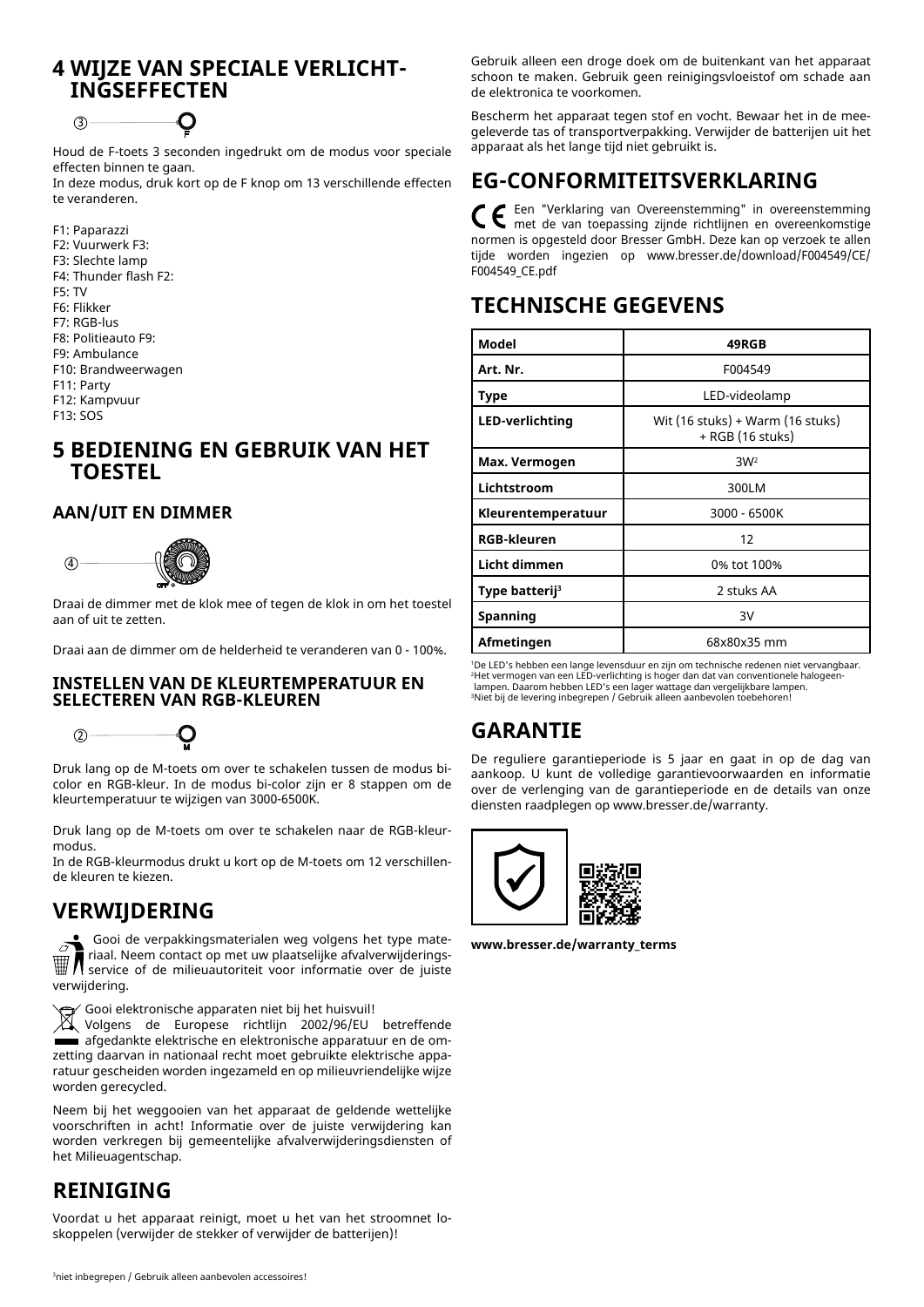## **ALLGEMEINE WARNHINWEISE**

#### **AL GEFAHR VON KÖRPERSCHÄDEN!**

Nicht in Gegenwart von Kleinkindern oder Tieren benutzen. Außer Reichweite von Kleinkindern und Tieren lagern.

Geräteteile niemals während des Betriebs oder vor der vollständigen Abkühlung (ca. 45 Min. nach dem Ausschalten) anfassen!

#### **BLENDGEFAHR!**

Sorgen Sie dafür, dass Menschen und Tiere nicht in die Leuchte blicken. Durch die hohe Leuchtkraft können die Augen geblendet werden und Nachbilder entstehen. Diese Beeinträchtigung des Sehvermögens kann zu Unfällen führen.

#### **GEFAHR VON SACHSCHÄDEN!**

Für Sachschäden, die durch eine nicht unsachgemäße oder nicht ausreichend sichere Montage verurscaht werden, übernimmt der Hersteller keine Haftung!

Benutzen Sie nur die empfohlenen Batterien<sup>3</sup>.

#### **ANGLE GEFAHR EINES STROMSCHLAGS!**

Dieses Gerät beinhaltet Elektronikteile, die über eine Stromquelle (Batterien) betrieben werden. Verwenden Sie das Gerät nur wie in der Anleitung beschrieben. Andernfalls besteht die GEFAHR eines ELEKTRISCHEN SCHLAGS.

Beschädigtes Gerät oder ein Gerät mit beschädigten stromführenden Teilen niemals in Betrieb nehmen! Beschädigte Teile müssen umgehend von einem autorisierten Service-Betrieb ausgetauscht werden.

Betreiben Sie das Gerät nur in vollkommen trockener Umgebung und berühren Sie das Gerät nicht mit nassen oder feuchten Körperteilen.

#### *AI* BRAND-/EXPLOSIONSGEFAHR!

Das Gerät immer so aufstellen, dass es nicht umkippen kann, und für eine angemessen sichere Lagerung sorgen.

- Kinder und Tiere vom Gerät fernhalten! Sie könnten das Gerät umwerfen.
- Setzen Sie das Gerät keinen hohen Temperaturen aus. Gerät nicht kurzschließen oder ins Feuer werfen! Durch übermäßige Hitze und unsachgemäße Handhabung können Kurzschlüsse, Brände und sogar Explosionen ausgelöst werden!
- Lüftungsschlitze und/oder Kühlrippen des Geräts niemals während des Betriebs oder solange es noch nicht vollständig abgekühlt ist abdecken!
- Benutzen Sie nur die empfohlenen Batterien<sup>3</sup>!

#### **WICHTIGER HINWEIS!**

Bauen Sie das Gerät nicht auseinander! Wenden Sie sich im Falle eines Defekts bitte an Ihren Fachhändler. Er nimmt mit dem Service-Center Kontakt auf und kann das Gerät ggf. zwecks Reparatur einschicken.

Setzen Sie das Gerät keinen Erschütterungen aus!

## **1 TEILELISTE & LIEFERUMFANG**



### **1.1 TEILELISTE** (Abb. 1-3)

**O** Blitzschuhanschluss <sup>O</sup> Bi-Colour/RGB-Modus <sup>O</sup> Spezial-Lichteffekte-Modus <sup>o</sup> Power/Dimmer-Rad <sup>o</sup> Batteriefach

**O** Blitzschuh

## **1.2 LIEFERUMFANG** (Fig. 1-3)

Taschen-LED-Videoleuchte (1x), Bedienungsanleitung (1x)

## **2 SPANNUNGSVERSORGUNG**

HINWEIS: Dieses Gerät wird von 2 Stk. AA-Batterien betrieben.

# **3 INSTALLIEREN DER BATTERIEN**

Öffnen Sie das Batteriefach und legen Sie 2 Stk. AA-Batterien ein. Bitte achten Sie auf die richtige Polarität von + und -. Entfernen Sie die Batterien, wenn Sie die Leuchte längere Zeit nicht benutzen.

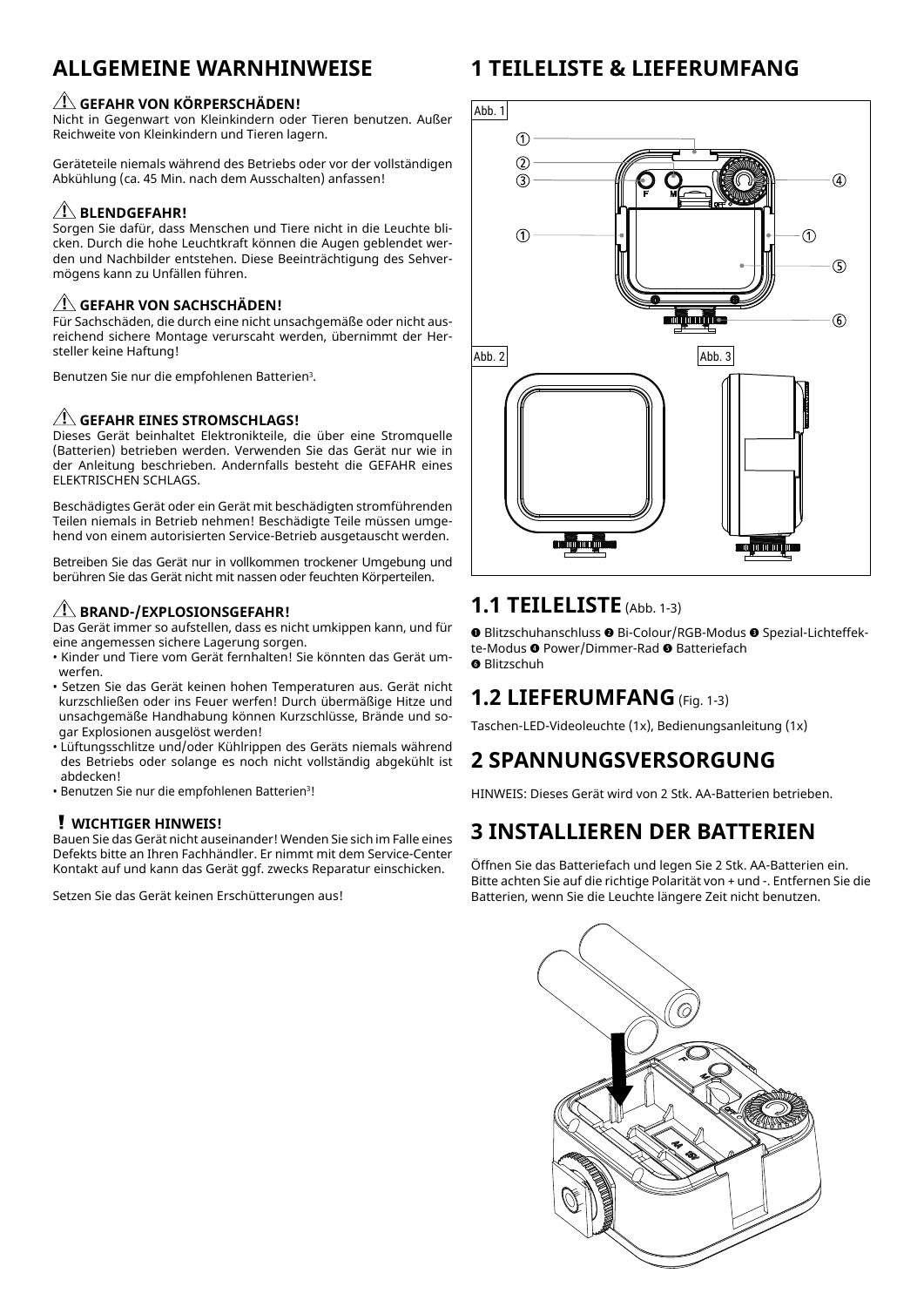# **4 MODUS SPEZIAL-LICHTEFFEKTE**



Halten Sie die F Taste für 3 Sekunden lang gedrückt, um den Modus der Spezialeffekte aufzurufen.

In diesem Modus können Sie durch kurzes Drücken der F Taste 13 verschiedene Effekte einstellen.

F1: Paparazzi F2: Feuerwerk F3: Schlechte Glühbirne F4: Donnerblitz F5: TV F6: Flimmern F7: RGB-Schleife F8: Polizeiauto F9: Ambulanz F10: Feuerwehrauto F11: Party F12: Lagerfeuer F13: SOS

### **5 BEDIENUNG UND VERWENDUNG DES GERÄTS**

#### **EIN-/AUSSCHALTEN UND DIMMER**



Drehen Sie den Dimmer im oder gegen den Uhrzeigersinn, um das 4 Gerät ein- oder auszuschalten.

Drehen Sie den Dimmer, um die Helligkeit von 0 - 100 % zu verändern.

#### 2 **WÄHLEN VON RGB-FARBEN EINSTELLEN DER FARBTEMPERATUR UND AUS-**



Drücken Sie lange auf die M Taste, um zwischen dem Modus Bi-Colour und RGB-Farbe umzuschalten. Im Modus Bi-Colour gibt es 8 Stufen zur Änderung der Farbtemperatur von 3000-6500K.

3 Drücken Sie lange auf die, um in den RGB-Farbmodus zu wechseln. 3 Taste zwischen 12 verschiedenen Farben wechseln. Im Modus der RGB-Farbe können Sie durch kurzes Drücken der M

### **ENTSORGUNG**

Entsorgen Sie die Verpackungsmaterialien sortenrein. Beachten Sie bitte bei der Entsorgung des Geräts die aktuellen gesetzlichen Bestimmungen. Informationen zur fachgerechten Entsorgung erhalten Sie bei den kommunalen Entsorgungsdienstleistern oder dem Umweltamt.

Werfen Sie Elektrogeräte nicht in den Hausmüll!

Werten sie Elektrogerate nicht in den Hausmuil!<br>2002/96/EG über Elektround Elektronik-Altgeräte und deren Umsetzung in nationales Recht müssen verbrauchte Elektrogeräte getrennt gesammelt und einer umweltgerechten Wiederverwertung zugeführt werden.

Beachten Sie bei der Entsorgung des Geräts die aktuellen gesetzlichen Bestimmungen! Informationen zur fachgerechten Entsorgung erhalten Sie bei den kommunalen Entsorgungsdienstleistern oder dem Umweltamt.

### **REINIGUNG**

Before cleaning the device, disconnect it from the power supply (remove plug or remove batteries)!

Reinigen Sie das Gerät nur äußerlich mit einem trockenen Tuch. Um eine Beschädigung der Elektronik zu vermeiden, verwenden Sie keine Reinigungsflüssigkeit.

Schützen Sie das Gerät vor Staub und Feuchtigkeit. Store it in the supplied bag or transportation packaging. Entfernen Sie die Batterien aus dem Gerät, wenn es längere Zeit nicht benutzt wird!

# **EG-KONFORMITÄTSERKLÄRUNG**

Eine "Konformitätserklärung" in Übereinstimmung mit den anwendbaren Richtlinien und entsprechenden Normen ist von der Bresser GmbH erstellt worden. Diese kann auf Anfrage jederzeit eingesehen werden unter www.bresser.de/download/F004549/CE/F004549\_CE.pdf

# **TECHNISCHE DATEN**

| Modell                  | 49RGB                                                 |
|-------------------------|-------------------------------------------------------|
| Art. No.                | F004549                                               |
| Typ                     | LED-Videoleuchte                                      |
| <b>LED-Leuchtmittel</b> | Weiß (16 Stück) + Warm (16 Stück)<br>+ RGB (16 Stück) |
| Max. Strom              | 3W <sup>2</sup>                                       |
| Lichtstrom              | 300LM                                                 |
| Farbtemperatur          | 3000 - 6500K                                          |
| <b>RGB-Farben</b>       | 12                                                    |
| Licht-Dimmung           | 0% bis 100%                                           |
| Akku-Typ <sup>4</sup>   | 2 Stck. AA                                            |
| Spannung                | 3V                                                    |
| Abmessungen             | 68x80x35 mm                                           |

<sup>1</sup>Die im Gerät verbauten LED's besitzen eine hohe Lebensdauer und sind technisch bedingt

'Die im Gerät verbauten LED's besitzen eine hohe Lebensdauer und sind technisch bedingt<br>nicht austauschbar.<br>'Die Leistung einer LED-Beleuchtung ist um ein Vielfaches höher als bei herkömmlichen<br>Halogenleuchten. Daher weise

3 nicht im Lieferumfang enthalten / Nur empfohlenes Zubehör verwenden!

### **GARANTIE**

Die reguläre Garantiezeit beträgt 5 Jahre und beginnt am Tag des Kaufs. Die vollständigen Garantiebedingungen sowie Informationen zu Garantiezeitverlängerung und Serviceleistungen können Sie unter www.bresser.de/garantiebedingungen www.bresser.de/warranty\_terms einsehen.



**www.bresser.de/warranty\_terms**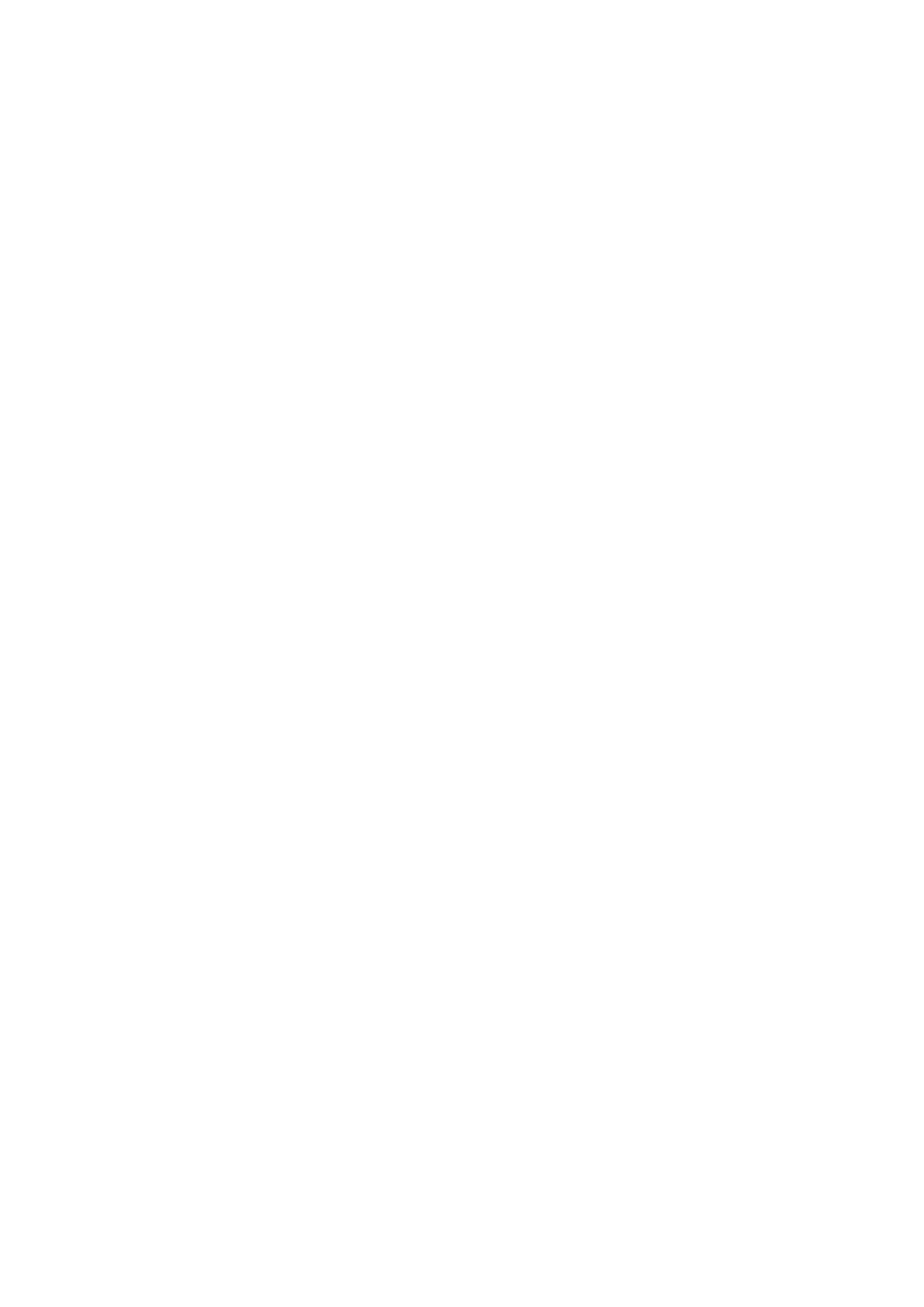# Service

# CH BE

Bei Fragen zum Produkt und eventuellen Reklamationen nehmen Sie bitte zunächst mit dem Service-Center Kontakt auf, vorzugsweise per E-Mail.

E-Mail: service@bresser.de Telefon\*: +49 28 72 80 74 210

#### BRESSER GmbH Kundenservice Gutenbergstr. 2 46414 Rhede Deutschland

\*Lokale Rufnummer in Deutschland (Die Höhe der Gebühren je Telefonat ist abhängig vom Tarif Ihres Telefonanbieters); Anrufe aus dem Ausland sind mit höheren Kosten verbunden.



Please contact the service centre first for any questions regarding the product or claims, preferably by e-mail.

e-mail: service@bresseruk.com Telephone\*: +44 1342 837 098

BRESSER UK Ltd Customer Support Suite G3, Eden House Enterprise Way Edenbridge, Kent TN8 6HF United Kingdom

\*Number charged at local rates in the UK (the amount you will be charged per phone call will depend on the tariff of your phone provider); calls from abroad will involve higher costs.



Si vous avez des questions concernant ce produit ou en cas de réclamations, veuillez prendre contact avec notre centre de services (de préférence via e-mail).

e-mail: sav@bresser.fr Téléphone\*\*: 00 800 6343 7000

BRESSER France SARL Service après-vente Pôle d'Activités de Nicopolis 314 Avenue des Chênes Verts 83170 Brignoles France

\*\*Appel gratuit



Als u met betrekking tot het product vragen of eventuele klachten heeft kunt u contact opnemen met het service centrum (bij voorkeur per e-mail).

e-mail: info@bresserbenelux.nl Teléfono\*: +31 528 23 24 76

BRESSER Benelux B.V. Klantenservice Smirnoffstraat 8 7903 AX Hoogeveen Nederland

\*Het telefoonnummer wordt in het Nederland tegen lokaal tarief in rekening gebracht. Het bedrag dat u per gesprek in rekening gebracht zal worden, is afhankelijk van het tarief van uw telefoon provider; gesprekken vanuit het buitenland zullen hogere kosten met zich meebrengen.



Si desea formular alguna pregunta sobre el producto o alguna eventual reclamación, le rogamos que se ponga en contacto con el centro de servicio técnico (de preferencia por e-mail).

e-mail: servicio.iberia@bresser-iberia.es Teléfono\*: +34 91 67972 69

BRESSER Iberia SLU Servicio al Cliente c/Valdemorillo,1 Nave B P.I. Ventorro del cano 28925 Alcorcón Madrid España

\*Número local de España (el importe de cada llamada telefónica dependen de las tarifas de los distribuidores); Las llamadas des del extranjero están ligadas a costes suplementarios.